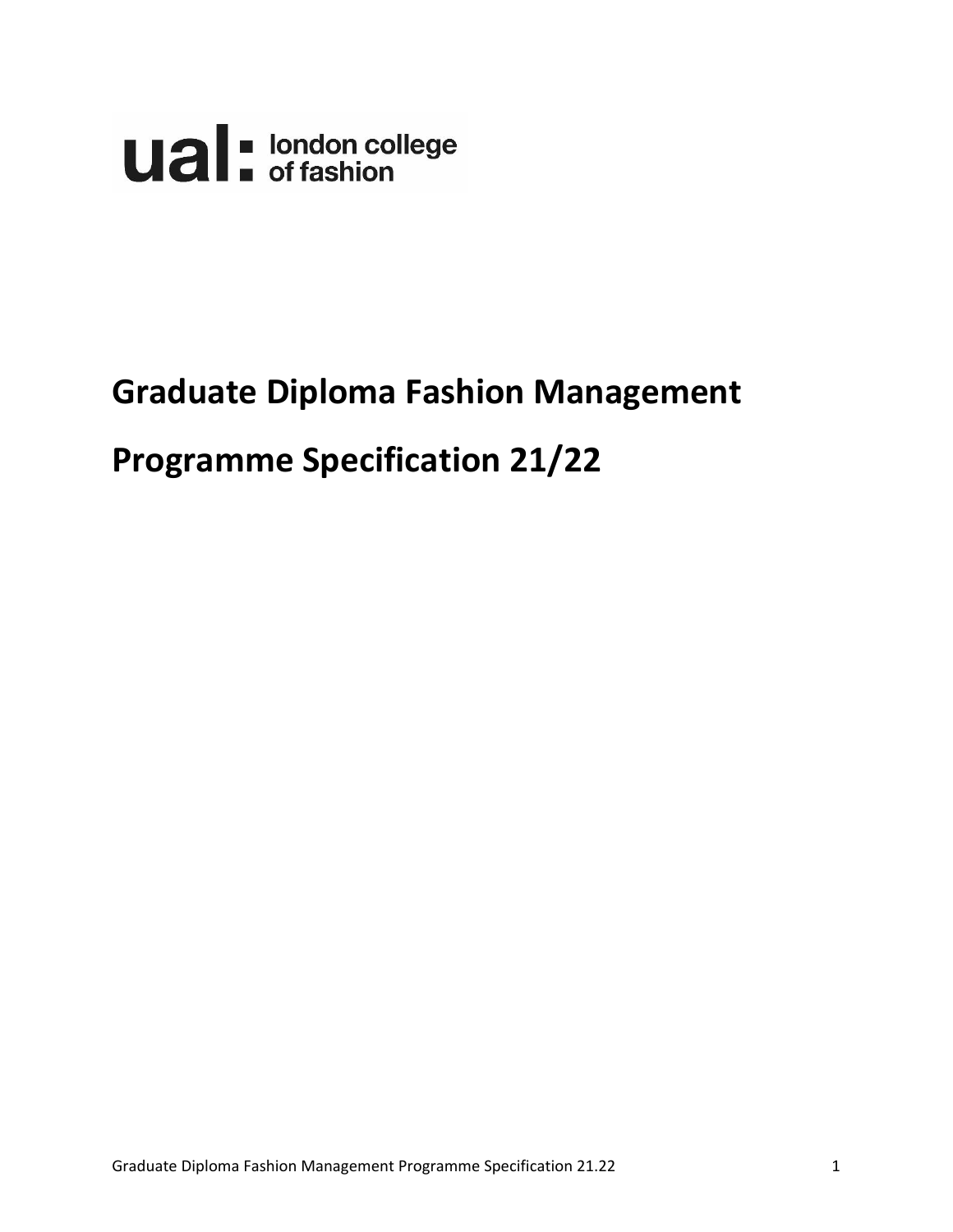| <b>Awarding Body</b>                        | University of the Arts London                                                                                                         |
|---------------------------------------------|---------------------------------------------------------------------------------------------------------------------------------------|
| <b>College</b>                              | London College of Fashion                                                                                                             |
| <b>School</b>                               | <b>Fashion Business School</b>                                                                                                        |
| Programme                                   | LCF Leadership and Management Programme (L070)                                                                                        |
| <b>Course AOS Code</b>                      | LCFGDFMGD01                                                                                                                           |
| <b>FHEQ Level</b>                           | Level 6 Grad Diploma                                                                                                                  |
| <b>Course Credits</b>                       | 120                                                                                                                                   |
| <b>Mode</b>                                 | Full Time, Low Residency                                                                                                              |
| <b>Duration of Course</b>                   | 1 year                                                                                                                                |
| <b>Valid From</b>                           | September 1st 2021                                                                                                                    |
|                                             | <b>QAA Subject Benchmark</b> Business and Management                                                                                  |
| <b>Collaboration</b>                        | N/A                                                                                                                                   |
| <b>UAL Subject</b><br><b>Classification</b> | <b>Fashion business</b>                                                                                                               |
| <b>JACS Code</b>                            | N212 - Creative management                                                                                                            |
| <b>UCAS Code</b>                            | N/A                                                                                                                                   |
| <b>PSRB</b>                                 | N/A                                                                                                                                   |
| Work placement offered N/A                  |                                                                                                                                       |
| <b>Course Entry</b><br><b>Requirements</b>  | The standard entry requirements for this course are as<br>follows:                                                                    |
|                                             | • First degree (2:2 or above) or FDA with a<br>merit/distinction profile in any discipline, or<br>equivalent qualifications / awards. |
|                                             | <b>APEL (Accreditation of Prior (Experiential) Learning)</b>                                                                          |
|                                             | Applicants who do not meet these course entry                                                                                         |
|                                             | requirements may still be considered in exceptional cases.<br>The course team will consider each application that                     |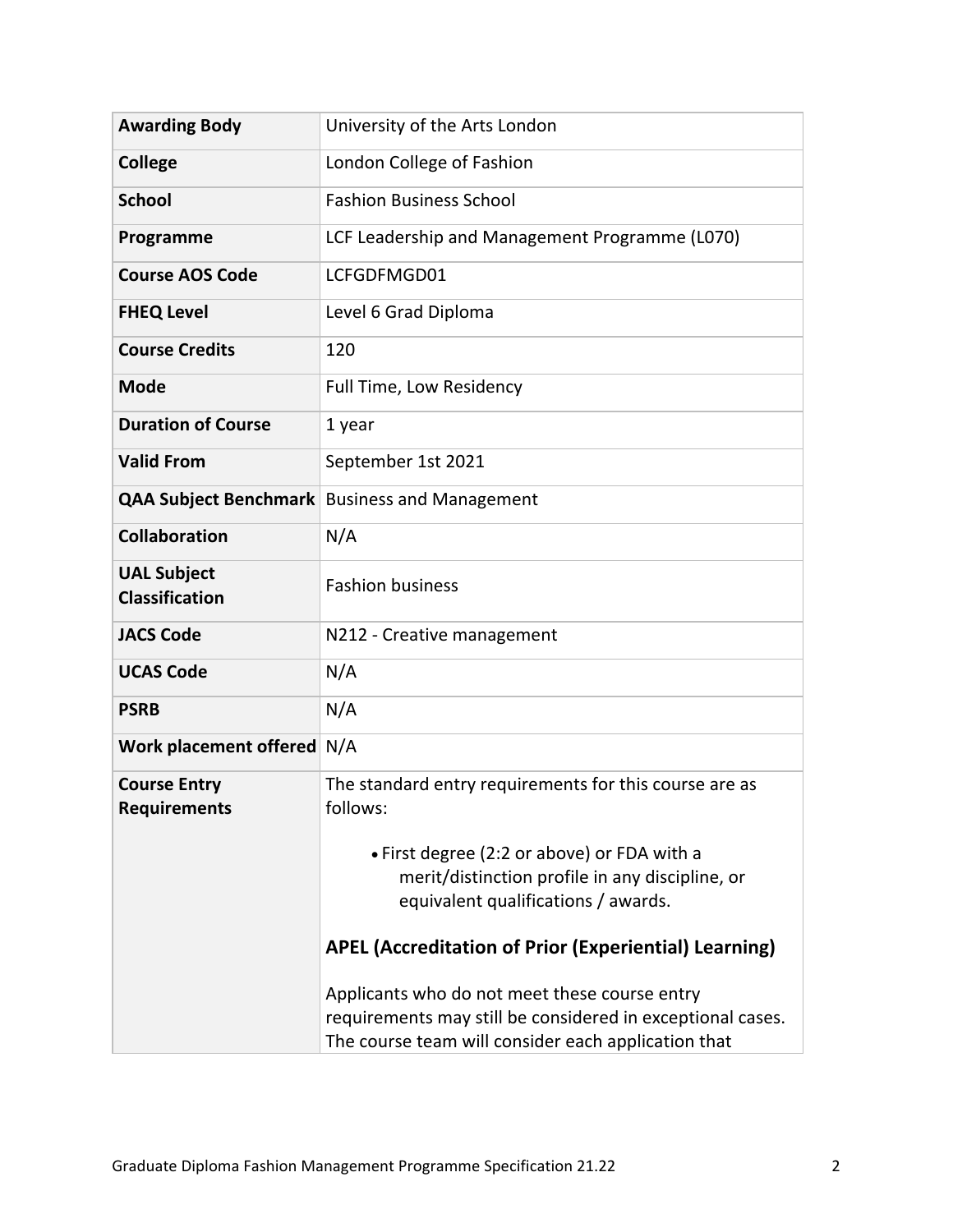|                                                  | demonstrates additional strengths and alternative evidence.<br>This might, for example, be demonstrated by:<br>• Related academic or work experience<br>• The quality of the personal statement<br>• A strong academic or other professional reference<br>• OR a combination of these factors<br>Each application will be considered on its own merit but we<br>cannot guarantee an offer in each case.                                         |
|--------------------------------------------------|-------------------------------------------------------------------------------------------------------------------------------------------------------------------------------------------------------------------------------------------------------------------------------------------------------------------------------------------------------------------------------------------------------------------------------------------------|
|                                                  | <b>English Language Requirements</b>                                                                                                                                                                                                                                                                                                                                                                                                            |
|                                                  | IELTS level 6.5 with a minimum of 5.5 in reading, writing,<br>listening and speaking. Please check our main English<br>Language Requirements.                                                                                                                                                                                                                                                                                                   |
| <b>Selection Criteria</b>                        | The course seeks to recruit students from diverse socio-<br>economic and cultural backgrounds, and welcomes<br>applications from mature students.<br>The course team seeks to recruit students who can                                                                                                                                                                                                                                          |
|                                                  | demonstrate:                                                                                                                                                                                                                                                                                                                                                                                                                                    |
|                                                  | • Creativity<br>• An understanding of the benefits of organisational<br>and management skills in the workplace<br>• A mature study commitment, which is essential as<br>entering the fashion management industry is<br>highly competitive                                                                                                                                                                                                       |
| <b>Scheduled Learning and</b><br><b>Teaching</b> | During your course you will engage with learning and<br>teaching that includes both online and face-to-face modes.<br>The advertised scheduled activity for the course will be<br>delivered through a combination of live, synchronous and<br>asynchronous on-line learning. Scheduled learning and<br>teaching activity may include lectures, seminars, studio and<br>workshop briefings, tutorials, external visits and project<br>briefings. |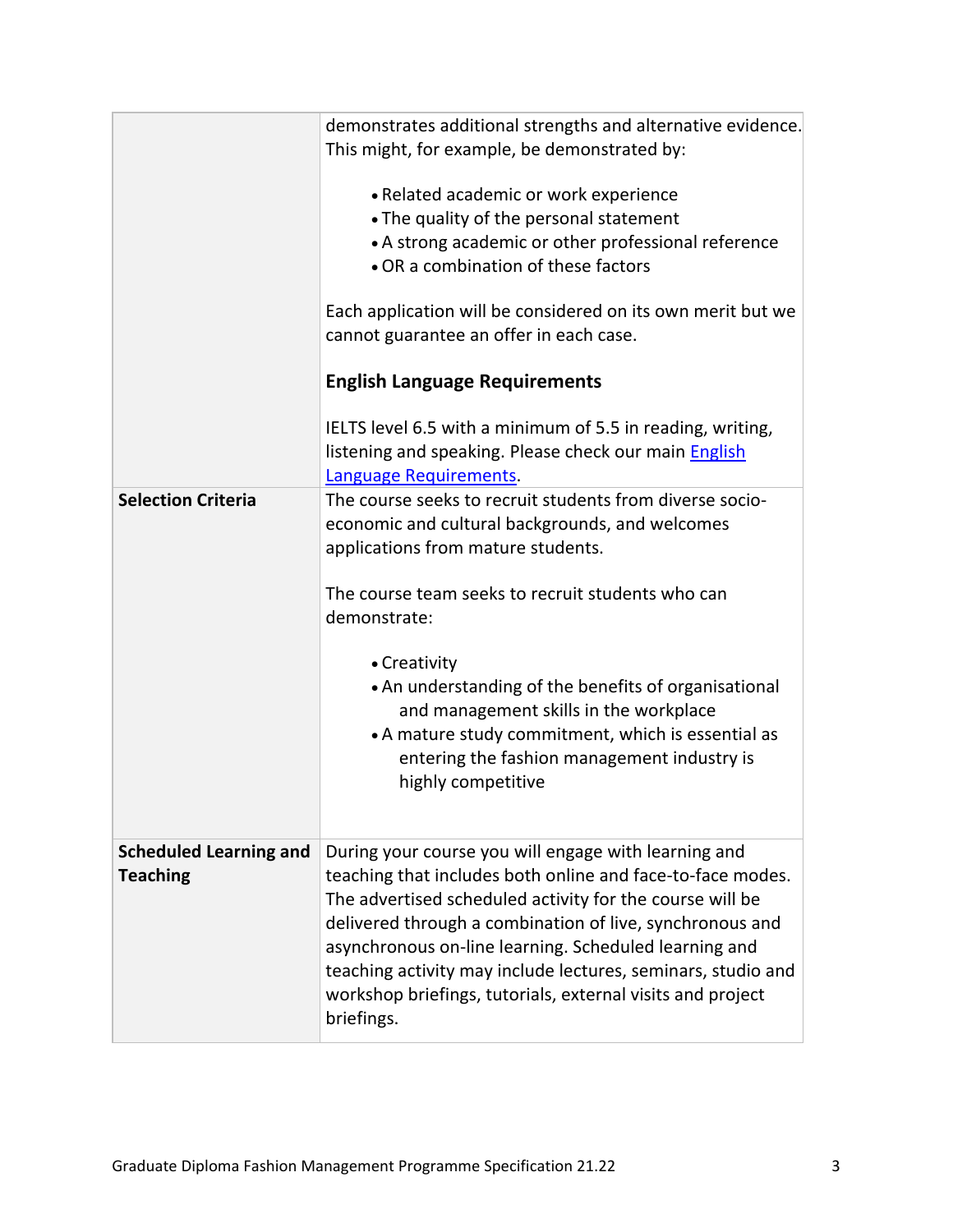# **Awards and Percentage of Scheduled Learning**

# **Year 1**

| <b>Percentage of Scheduled Learning</b> | 13             |  |  |  |  |
|-----------------------------------------|----------------|--|--|--|--|
| <b>Awards</b>                           | <b>Credits</b> |  |  |  |  |
| Graduate Diploma                        | 120            |  |  |  |  |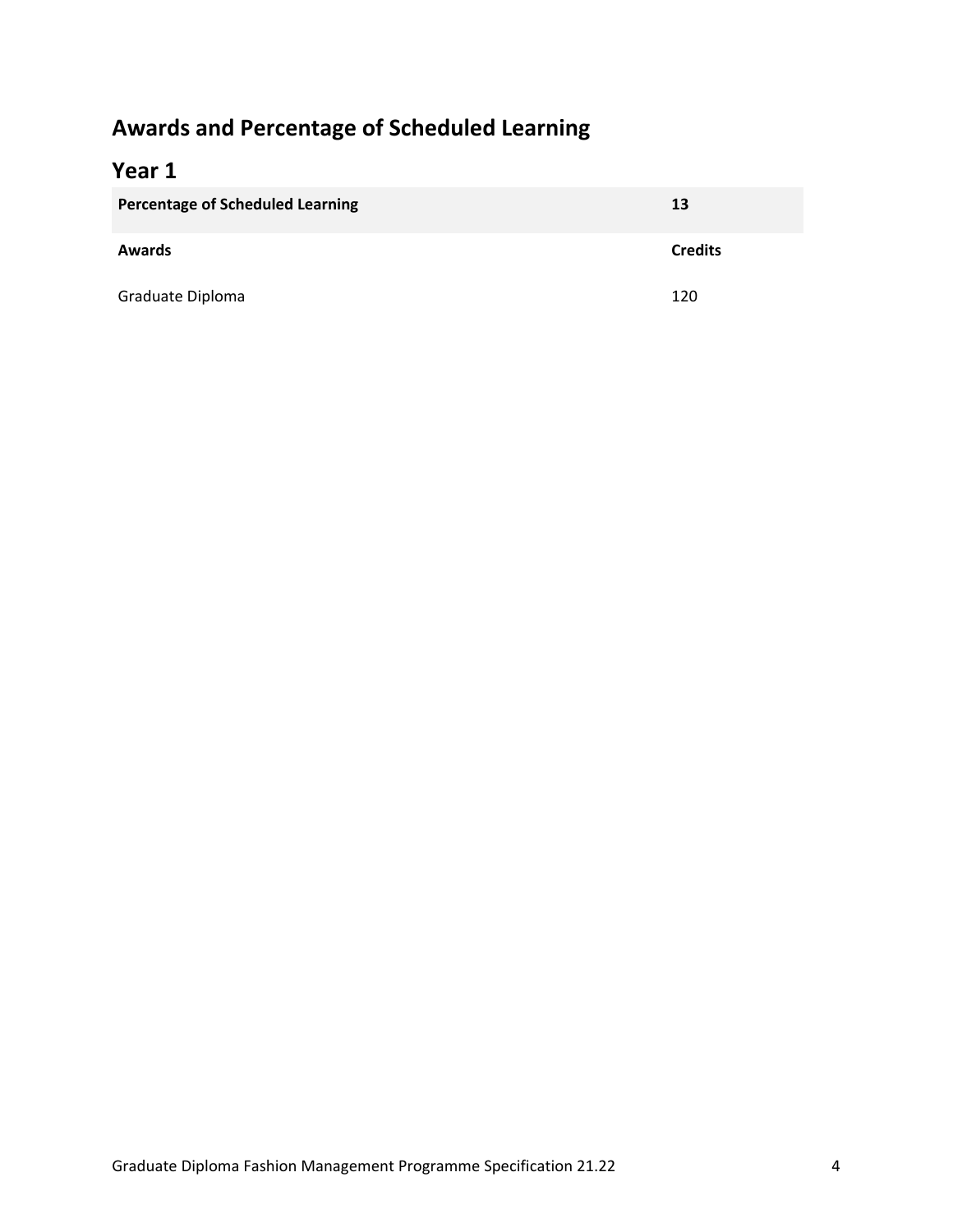# **Course Aims and Outcomes**

The Aims and Outcomes of this Course are as follows:

| Aim/Outcome Description |                                                                                                                                                                                                                               |
|-------------------------|-------------------------------------------------------------------------------------------------------------------------------------------------------------------------------------------------------------------------------|
| Aim                     | Enable you to obtain a systematic understanding of the creative and<br>fashion industries, and specialise in key aspects within this field for<br>further study.                                                              |
| Aim                     | Support the development of your skills of research, enquiry and<br>evaluation necessary for the practice of fashion management.                                                                                               |
| Aim                     | Empower you to develop and sustain critical arguments, and/or to<br>solve problems, using a variety of ideas and techniques relevant in<br>the management of global fashion business.                                         |
| Aim                     | Encourage development of creative intellectual and personal<br>attributes in the self-management of independent learning.                                                                                                     |
| Aim                     | Enable you to make informed decisions in complex and unpredictable<br>contexts through academic enquiry and collaborative working.                                                                                            |
| Aim                     | Prepare you for entry into further study or relevant self-employment/<br>enterprise initiatives or employment in corporate organisations.                                                                                     |
| Outcome                 | A coherent and systematic understanding of the underlying concepts<br>and principles of fashion management applicable to global fashion<br>organisations.                                                                     |
| Outcome                 | A conceptual understanding that enables you to form sustainable and<br>critical arguments, and/or solve problems using ideas and techniques,<br>which are at the forefront of the discipline of global fashion<br>management. |
| Outcome                 | Competence with varied techniques of enquiry and analysis using a<br>range of both primary and secondary sources.                                                                                                             |
| Outcome                 | The ability to define appropriate questions, formulate judgments,<br>and evaluate a range of solutions within a collaborative, cooperative<br>and/or independent working environment.                                         |
| Outcome                 | Evidence of engagement with principles of personal and professional<br>development as outlined in the Creative Attributes Framework.                                                                                          |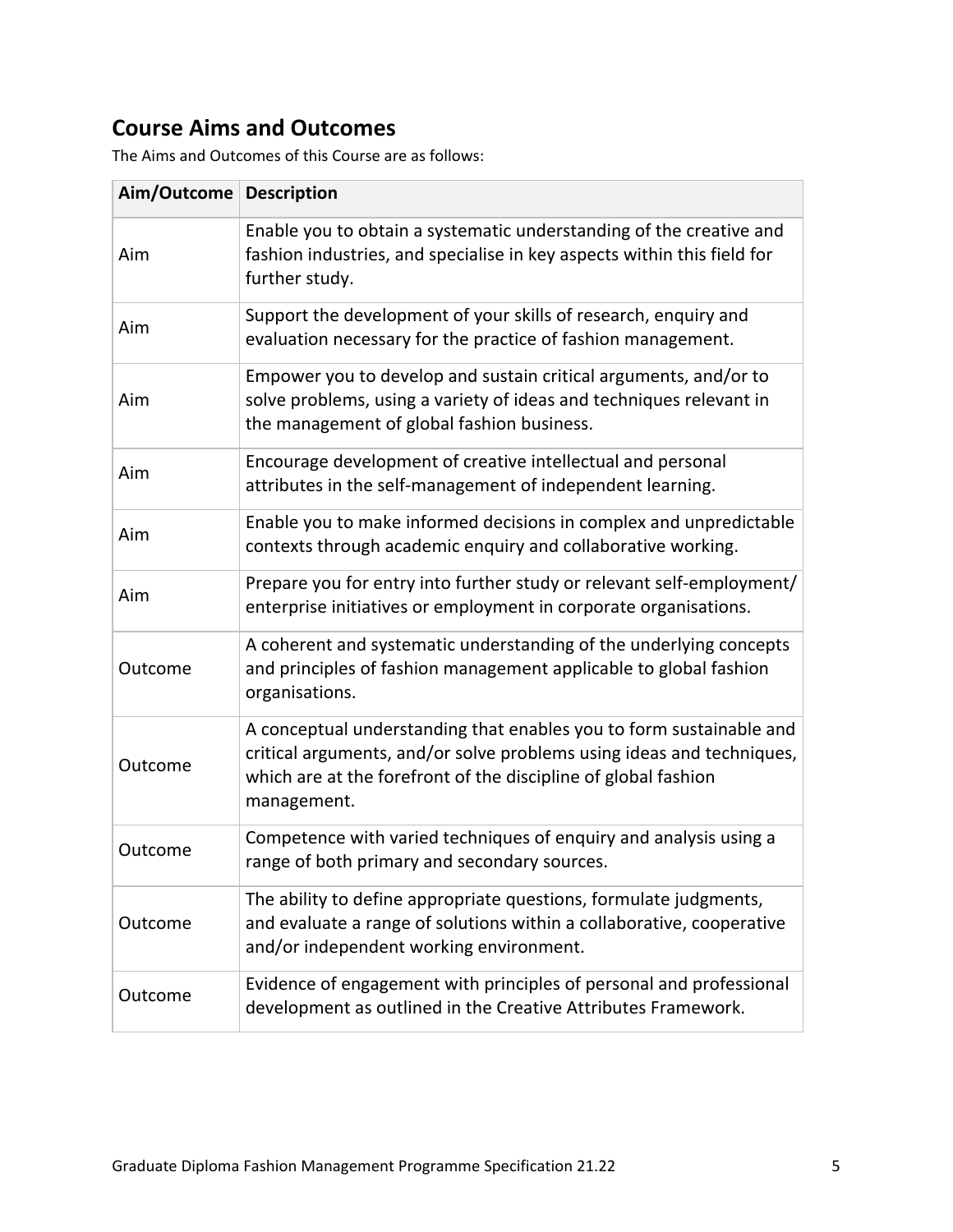|                | <b>Distinctive Features</b>                                                                                                                                                                                                                                                                                                                                   |
|----------------|---------------------------------------------------------------------------------------------------------------------------------------------------------------------------------------------------------------------------------------------------------------------------------------------------------------------------------------------------------------|
| $\mathbf{1}$   | A one year graduate diploma conversion course in fashion management at Level 6<br>offered at the Fashion Business School at the London College of Fashion. The<br>course has enabled many students to successfully apply and complete further MA<br>studies and provided the opportunity to change career direction to the fashion and<br>related industries. |
| $\overline{2}$ | This course offers a unique opportunity to study in a wholly online environment<br>after an initial immersive face-to-face teaching and learning experience to start the<br>course.                                                                                                                                                                           |
| $\overline{3}$ | The course offers a transformative experience, facilitating the acquisition of<br>knowledge, learning and communication with a high degree of digital engagement.<br>It offers a conversion at Level 6 to the specialist knowledge required in the field of<br>fashion management.                                                                            |
| $\overline{4}$ | The course leverages the richness of diversity in its international cohort, through in<br>class presentations and discussions from a global perspective.                                                                                                                                                                                                      |
| 5              | The course offers a rigorous academic and practical study of fashion management,<br>from the demands of the consumer, to the operations of modern fashion business<br>models from a global perspective.                                                                                                                                                       |
| 6              | Technological and employability skills are embedded within the course through<br>teamwork, presentations and online collaboration.                                                                                                                                                                                                                            |
| 7 <sup>1</sup> | The Course Leader and staff bring a wealth of industry experience to the course<br>which combined with external speakers, ensure students appreciate the<br>application of theoretical concepts.                                                                                                                                                              |
| 8              | The course is within the Fashion Business School, London College of Fashion<br>enabling the student to connect with shared resources. A language support<br>programme runs alongside the course to enable the student to enhance their<br>language skills both written and oral.                                                                              |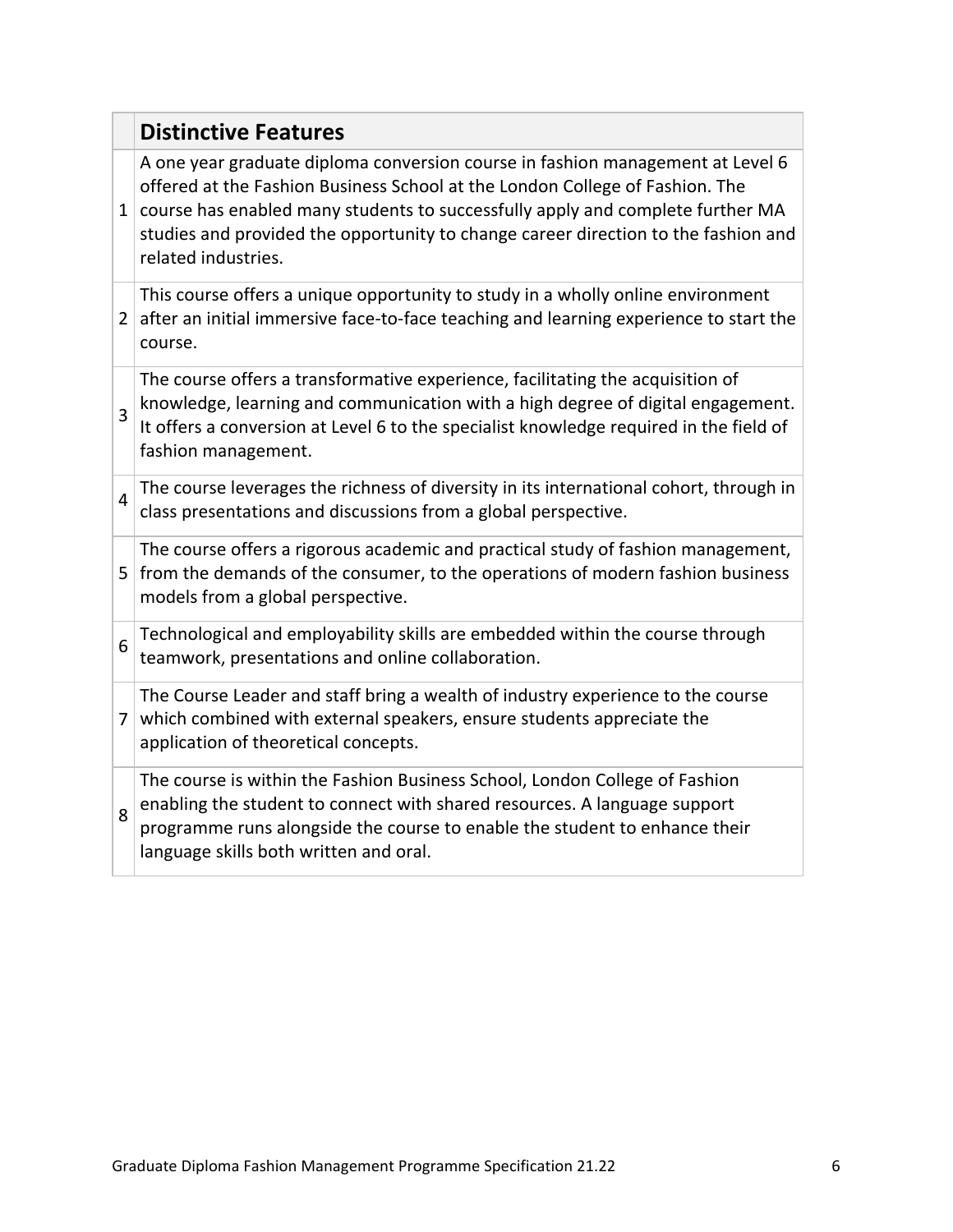# **Course Detail**

#### **Introduction**

The course provides an approach to learning that encourages autonomous and creative work to build confidence in becoming a reflective and independent learner.

We aim to make you a strategic thinker and decision maker together with developing your creative attributes through your Professional Portfolio.

#### **What to expect**

- A one-year conversion course for students who have a 2:2 or higher first degree; we welcome students who may have a previous degree outside the area of fashion management.
- The course emphasises the importance of sustainability and ethics within the fashion industry when responding to consumer behaviour and demand.
- Business and management theories are explored and combined with practical applications.
- The course is taught by a range of specialist academics with knowledge and experience relevant to the disciplines of the course.
- Throughout the course your personal and professional development is informed through the UAL Creative Attributes Framework (CAF), this culminates in the creation your Professional Portfolio produced as part of your Final Major Project. This framework emphasises the transformative education that we are committed to provide, to develop your creative employability and enterprise attributes, supporting your ambitions in the competitive fashion environment.
- The course is divided into two blocks of 15 weeks. The first block of the course will take you through an understanding of the fashion consumer and their relationship to fashion business, together with the internal and external facing operations of these businesses.
- The course culminates in the second block with your Final Major Project, which requires you to produce a body of work through independent study that demonstrates research through advanced critical and analytical skills together with an innovative approach to problem solving in your specific field of ambition and practice.
- It will be expected that the students make industry and academic connections using the resources available at LCF and UAL throughout the course
- This final project enables students to prepare for the next stage of their career, whether that be an MA in a related field a personal entrepreneurial project or moving into industry.

#### **Work experience and opportunities**

It will be expected that the students make industry and academic connections using the resources available at LCF and UAL for their Final Major Project. This final project enables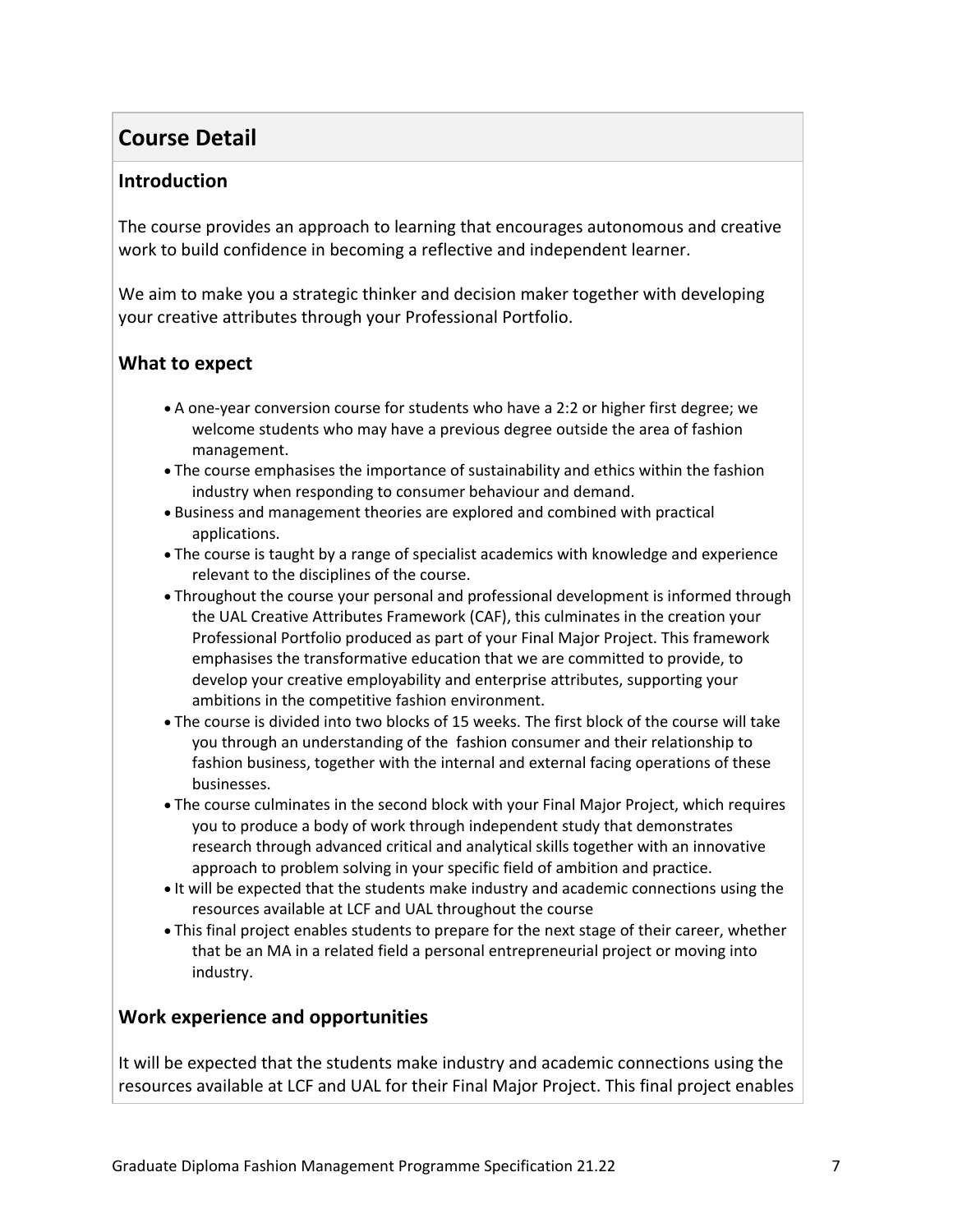students to prepare for the next stage of their career, whether that be an MA in a related field or a personal entrepreneurial project.

#### **Mode of study**

Undergraduate (Level 6) full time.

This course will follow a low-residency mode of delivery which includes an immersive face-to-face delivery mode for the duration of the Autumn term followed by fully online delivery.

The academic year for this course is divided into Block 1 and Block 2. For term and holiday dates please see the University timetable available here: <https://www.arts.ac.uk/students/term-dates>

You will be expected to be in attendance in the UK during the scheduled face-to-face delivery of the course.

### **Course Units**

#### **Block One:**

For the first 15 weeks of the course there is focus on providing an understanding of the fashion industry through theoretical frameworks.

#### **Unit 1: Fashion Contexts (Weeks 1- 5) 20 Credits**

This unit focuses on the consumer of fashion in a cultural and commercial context. It is delivered through a combination of lectures, seminars and formative assessment. This unit provides the academic framework to develop curiosity, the enthusiasm to seek out new perspectives and to create and build on existing knowledge through systematic academic enquiry. Within this unit there will be an individual essay and a team presentation on which you will be marked separately.

#### **Unit 2: Fashion Organisations (Weeks 6 – 15) 20 Credits**

This unit looks at the internal operations of a fashion organisation; including its business structure, supply chain and issues of sustainability. It will also look at the various roles within the fashion organisation such as the role of the buyer and designer. The unit shows the fashion organisation as one that can accommodate constant change, how a business must be open to encouraging openness and agility. This unit is delivered through a series of lectures, seminars and formative assessment opportunities.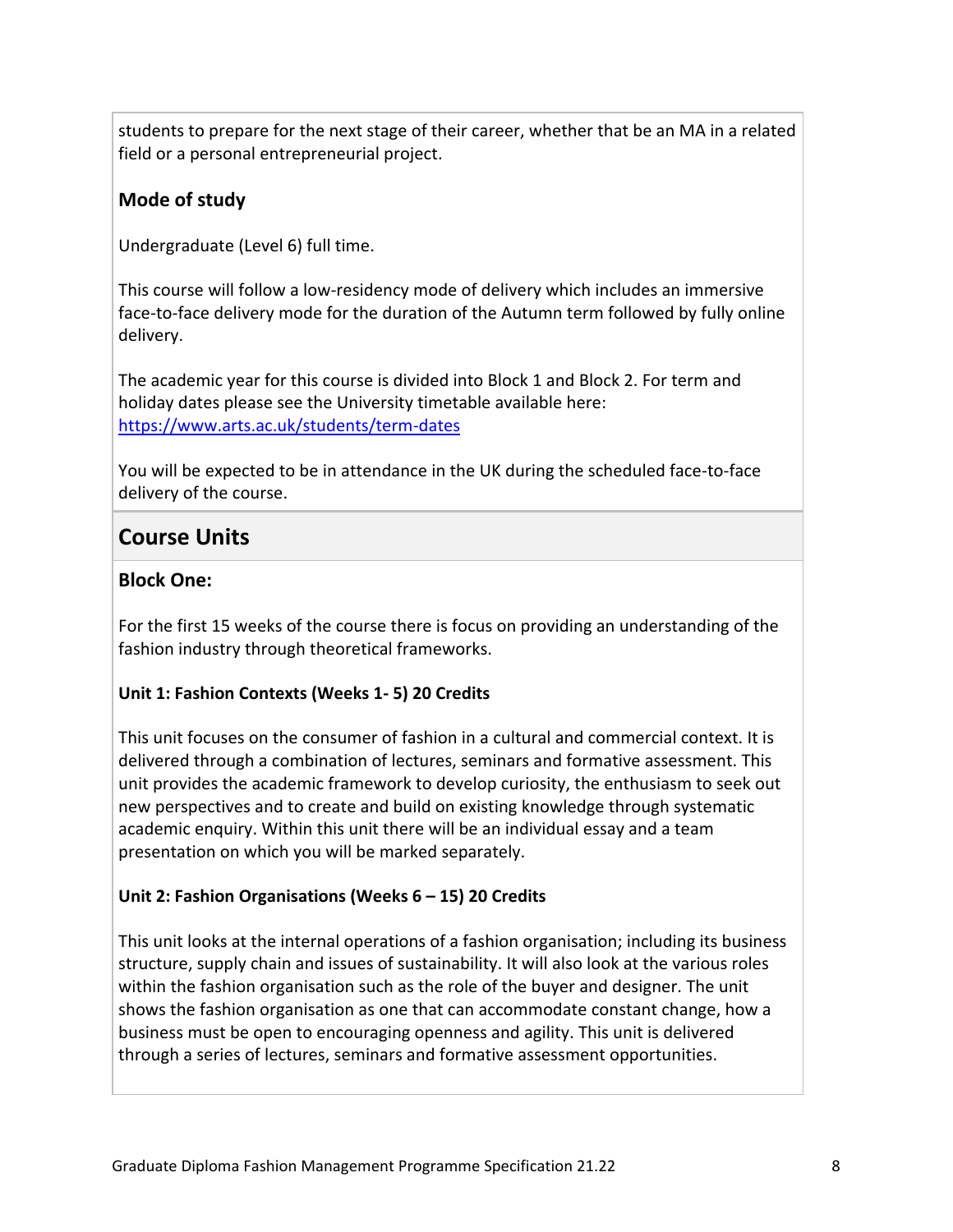#### **Unit 3: Fashion Communications (Weeks 6 – 15) 20 Credits**

This unit looks at the outward facing communications of a fashion company; its ability to fulfil customers' demands. This unit will also develop your ability to collaborate with others, create networks and contribute to communities of practice. This is contextualised through teamwork and the understanding of how companies segment, target and position themselves and communicate with their customers.

All three units are linked; the second two units run concurrently and refer to the types of consumer identified in the first unit.

#### **Block Two:**

#### **Graduate Diploma: Final Major Project (60 Credits)**

In this Block you will complete your Final Major Project (FMP). You will be given the opportunity to choose between either a dissertation or a business report. Both options will give you a valuable body of work to present to either a prospective employer, or as part of an application for future study. Both options allow you to demonstrate proactivity, initiative, hard work and passion through the investigation or study of an emerging issue or new proposal. You are expected to demonstrate resourcefulness in pursuing these opportunities for an ethical and sustainable outcome and will be given the opportunity to present your work to a panel for formative feedback.

As part of this unit you will also submit a professional portfolio, which will include a personal statement reflecting on your experience of the course and demonstrating how this has informed future career aspirations. Your Professional Portfolio will allow you to demonstrate academic and personal skills in your chosen field.

The Final Major Project and the Professional Portfolio are submitted as two elements and marked separately.

Showing your work:

All students are advised to set up a profile on the UAL Portfolio platform, which can be done at any point during your time at LCF and will last for up to 2 years after graduation. This platform is often used to source student work for promotional use on the website, social media and for print and can be a great way of getting your work seen.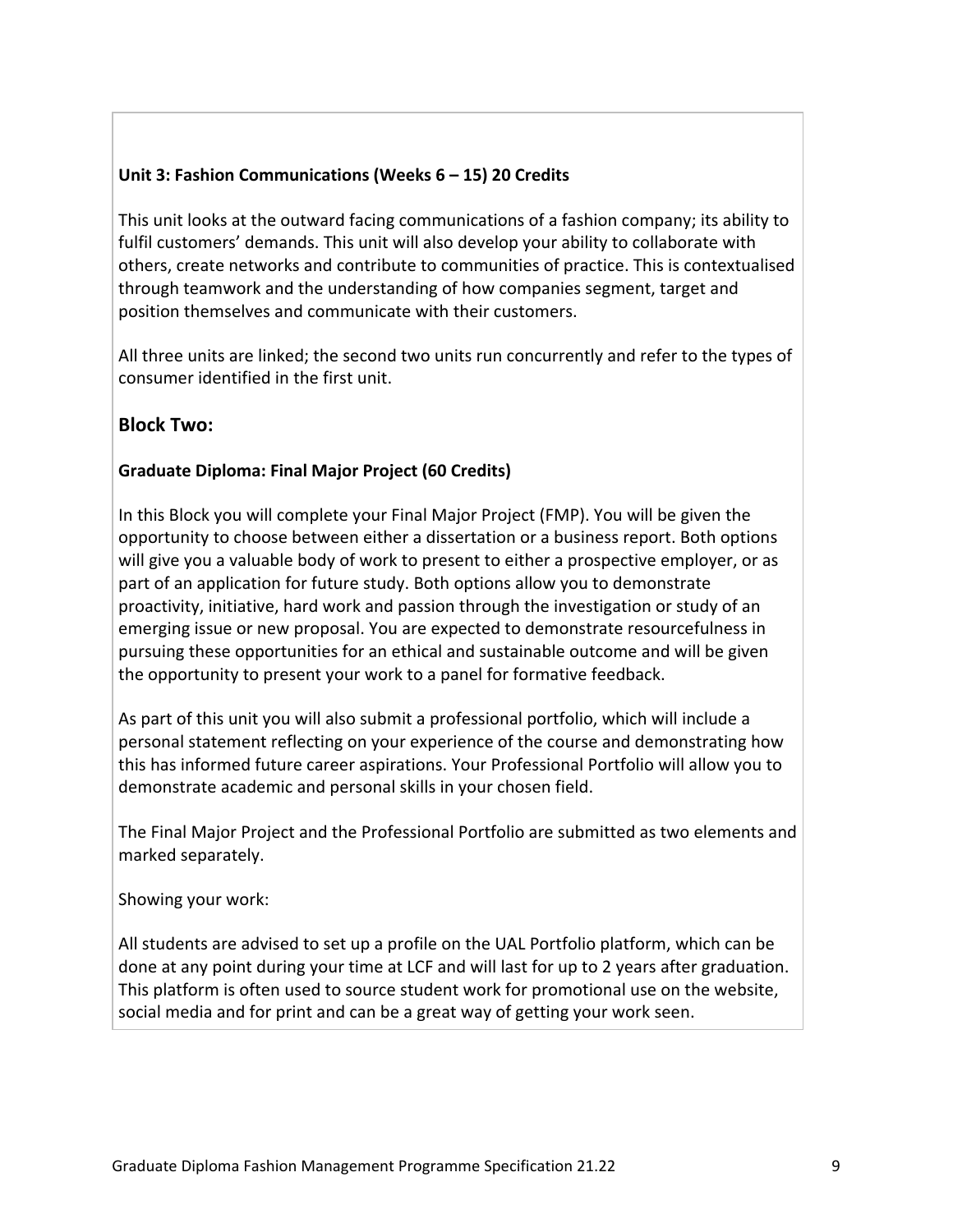# **Learning and Teaching Methods**

*The following teaching and learning methods are employed to support the integrated aims of the course outcomes:*

Following the lectures, there will be interactive seminars, where you will be expected to make short presentations in small teams discussing points and applications of the ideas presented in the lectures.

Full use is made of online interactive tools such as Microsoft Teams and other online sharing platforms to allow you to interact and share with peers. The course Virtual Learning Environment (VLE) has links to a repository of key information, academic texts, websites of interest, and key e-books.

There is a high proportion of self-directed study on this full-time course, during which time we expect you to make full use of the facilities available to both online and in our college library. The libraries on all the main UAL sites are also available to you, most of which have extended opening hours.

Your personal and professional development is accomplished through our Creative Attributes Framework. Using this framework, you will be asked to reflect critically on your achievements and developments throughout the course, this reflection will be in the form of writing as well as the creation of a professional portfolio to demonstrate your abilities to future employers or for further academic study.

Throughout the academic year there will be tutorials, these can range from small group to personal tutorials to discuss pastoral matters. For the final major project, you will be assigned a supervisor who will work with you on a one-to-one basis.

All assessment is through coursework, this allows you to demonstrate your interpretation of the brief, make your own judgement of the most relevant knowledge and use appropriate analysis within the prescribed word count. Integral to coursework is academic referencing, through which you will acknowledge the work of others and underpin arguments and proposals on a firm academic foundation.

## **Assessment Methods**

*The following assessment methods are employed to support the integrated aims of the course outcomes:*

A wide variety of methods are employed including essays, reports, case study analysis, reflections, team and individual presentations, online and in class.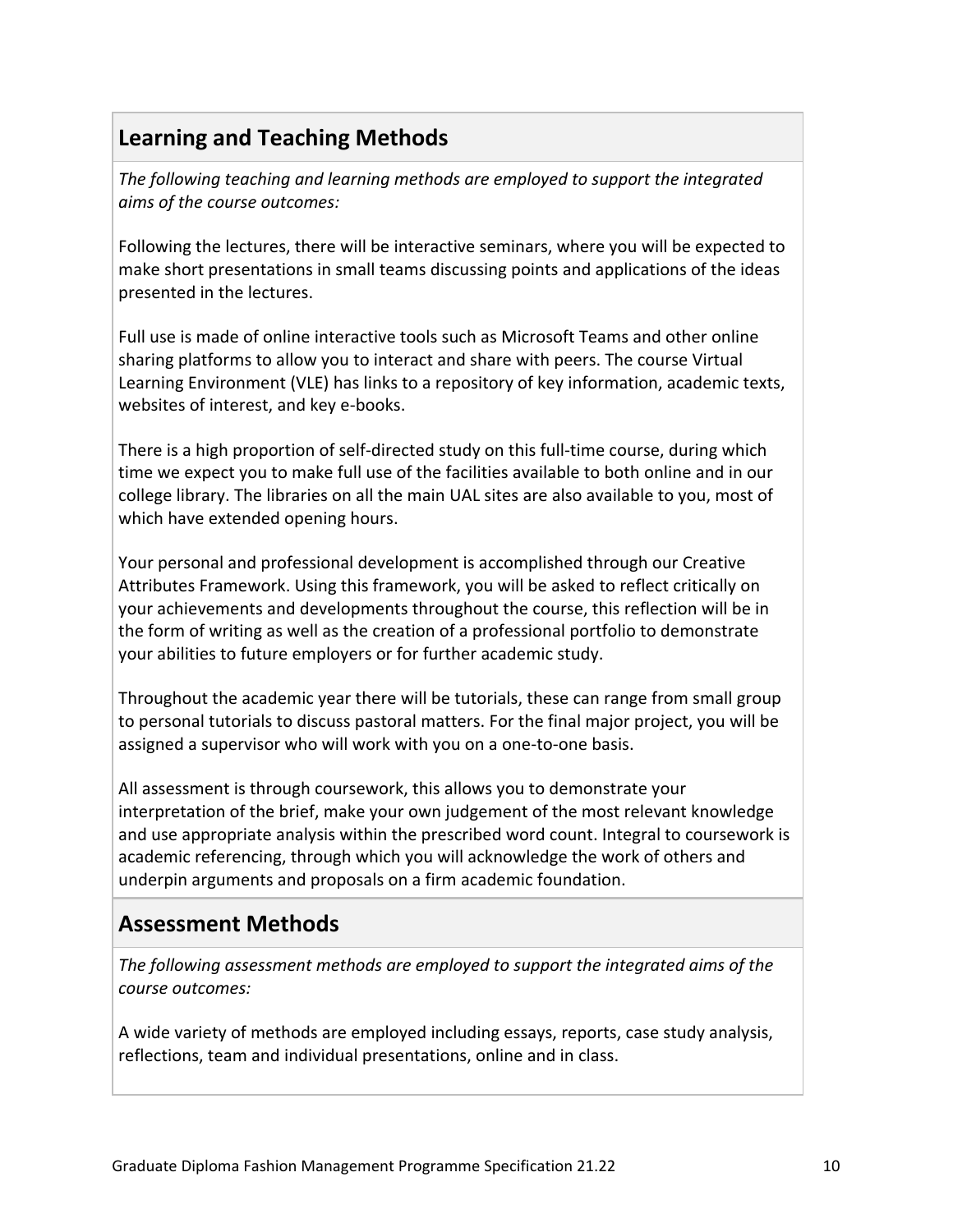Assessment takes two forms:

- Formative assessment provides an opportunity for you to receive feedback from an academic, your fellow students and in the case of the Final Major Project through a presentation that will be made in a business and/or academic context. Whilst formative assessment does not contribute to your final grade, is an activity designed to assist you in your learning and is important for your development.
- Summative assessment is marked and contributes to your final classification.

## **Reference Points**

The following reference points were used in designing the course:

- National Framework for Qualifications: <http://www.qaa.ac.uk/en/Publications/Documents/qualifications-frameworks.pdf>
- UAL Credit Framework[: https://myintranet.arts.ac.uk/staffonly/policies](https://myintranet.arts.ac.uk/staffonly/policies-regulations/quality-assurance/credit-framework/)[regulations/quality-assurance/credit-framework/](https://myintranet.arts.ac.uk/staffonly/policies-regulations/quality-assurance/credit-framework/)
- The Learning and Teaching policies of the University of the Arts London: [http://www.arts.ac.uk/about-ual/teaching-and-learning/about-the](http://www.arts.ac.uk/about-ual/teaching-and-learning/about-the-exchange/teaching--learning-strategy/)[exchange/teaching--learning-strategy/](http://www.arts.ac.uk/about-ual/teaching-and-learning/about-the-exchange/teaching--learning-strategy/)
- College policies and initiatives : [https://myintranet.arts.ac.uk/staffonly/college](https://myintranet.arts.ac.uk/staffonly/college-information/london-college-of-fashion/college-realignment/)[information/london-college-of-fashion/college-realignment/](https://myintranet.arts.ac.uk/staffonly/college-information/london-college-of-fashion/college-realignment/)
- The UAL Assessment Strategy[: https://myintranet.arts.ac.uk/staffonly/ual-strategy-2015-](https://myintranet.arts.ac.uk/staffonly/ual-strategy-2015-22/) [22/](https://myintranet.arts.ac.uk/staffonly/ual-strategy-2015-22/)
- The UAL Creative Attributes Framework : [http://www.arts.ac.uk/about-ual/teaching-and](http://www.arts.ac.uk/about-ual/teaching-and-learning/careers-and-employability/creative-attributes-framework/)[learning/careers-and-employability/creative-attributes-framework/](http://www.arts.ac.uk/about-ual/teaching-and-learning/careers-and-employability/creative-attributes-framework/)

In addition, the following reference points were used in designing the course:

QAA. (2015) Subject Benchmark Statement Business and Management. Available at: [http://www.qaa.ac.uk/publications/information-and](http://www.qaa.ac.uk/publications/information-and-guidance/publication/?PubID=2915#.VSY8Vlyuerw)[guidance/publication/?PubID=2915#.VSY8Vlyuerw](http://www.qaa.ac.uk/publications/information-and-guidance/publication/?PubID=2915#.VSY8Vlyuerw)

Discussion held in Autumn 2016 and early 2017 to inform course design include: the teaching team, Fashion Business School Postgraduate Course.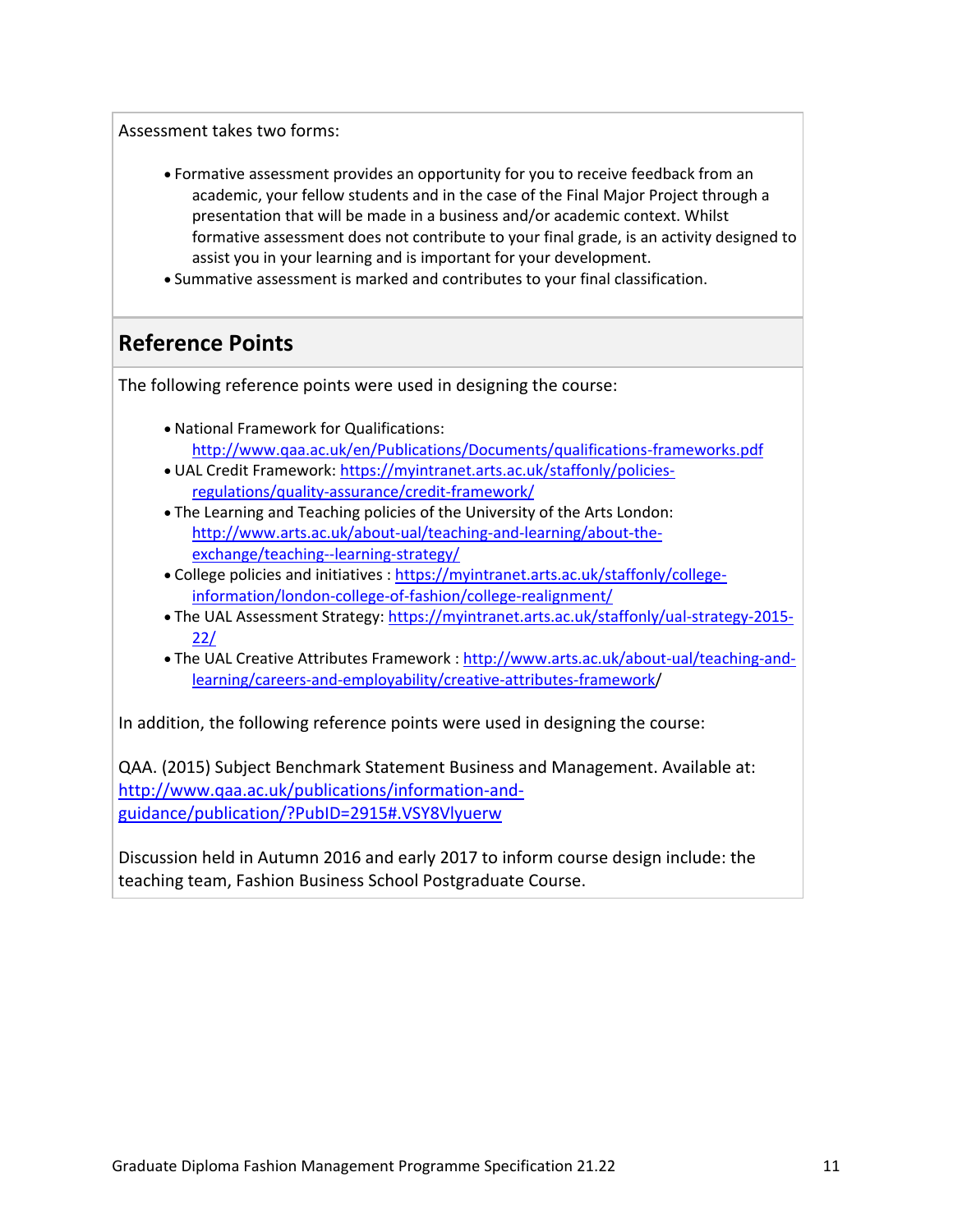# **Course Diagram**

**Graduate Diploma Fashion Management** – PLEASE NOTE DUE TO VACATION DATES, SPECIFIC DELIVERY WEEKS MAY CHANGE.

S=summative assessment

#### E1, E2=summative element assessment

|                                                               | LEVEL $6 -$ Year 1 |   |   |   |                                                      |  |  |  |  |  |  |  |                |  |  |                                                              |    |    |    |    |    |    |    |    |    |    |           |    |    |    |
|---------------------------------------------------------------|--------------------|---|---|---|------------------------------------------------------|--|--|--|--|--|--|--|----------------|--|--|--------------------------------------------------------------|----|----|----|----|----|----|----|----|----|----|-----------|----|----|----|
| <b>BLOCK 1</b>                                                |                    |   |   |   |                                                      |  |  |  |  |  |  |  | <b>BLOCK 2</b> |  |  |                                                              |    |    |    |    |    |    |    |    |    |    |           |    |    |    |
|                                                               | $\overline{2}$     | 3 | 4 | 5 | 15<br>7<br>10<br>12<br>8<br>11<br>13<br>6<br>14<br>9 |  |  |  |  |  |  |  |                |  |  | 16                                                           | 17 | 18 | 19 | 20 | 21 | 22 | 23 | 24 | 25 | 26 | 27        | 28 | 29 | 30 |
| Fashion<br>E1<br><b>E2</b><br><b>Contexts</b><br>(20 credits) |                    |   |   |   |                                                      |  |  |  |  |  |  |  |                |  |  |                                                              |    |    |    |    |    |    |    |    |    |    |           |    |    |    |
|                                                               |                    |   |   |   | <b>Fashion Organisations</b><br>S<br>(20 credits)    |  |  |  |  |  |  |  |                |  |  |                                                              |    |    |    |    |    |    |    |    |    |    |           |    |    |    |
|                                                               |                    |   |   |   | <b>Fashion Communications</b><br>S<br>(20 credits)   |  |  |  |  |  |  |  |                |  |  |                                                              |    |    |    |    |    |    |    |    |    |    |           |    |    |    |
|                                                               |                    |   |   |   |                                                      |  |  |  |  |  |  |  |                |  |  | <b>Graduate Diploma: Final Major Project</b><br>(60 credits) |    |    |    |    |    |    |    | E1 |    |    | <b>E2</b> |    |    |    |